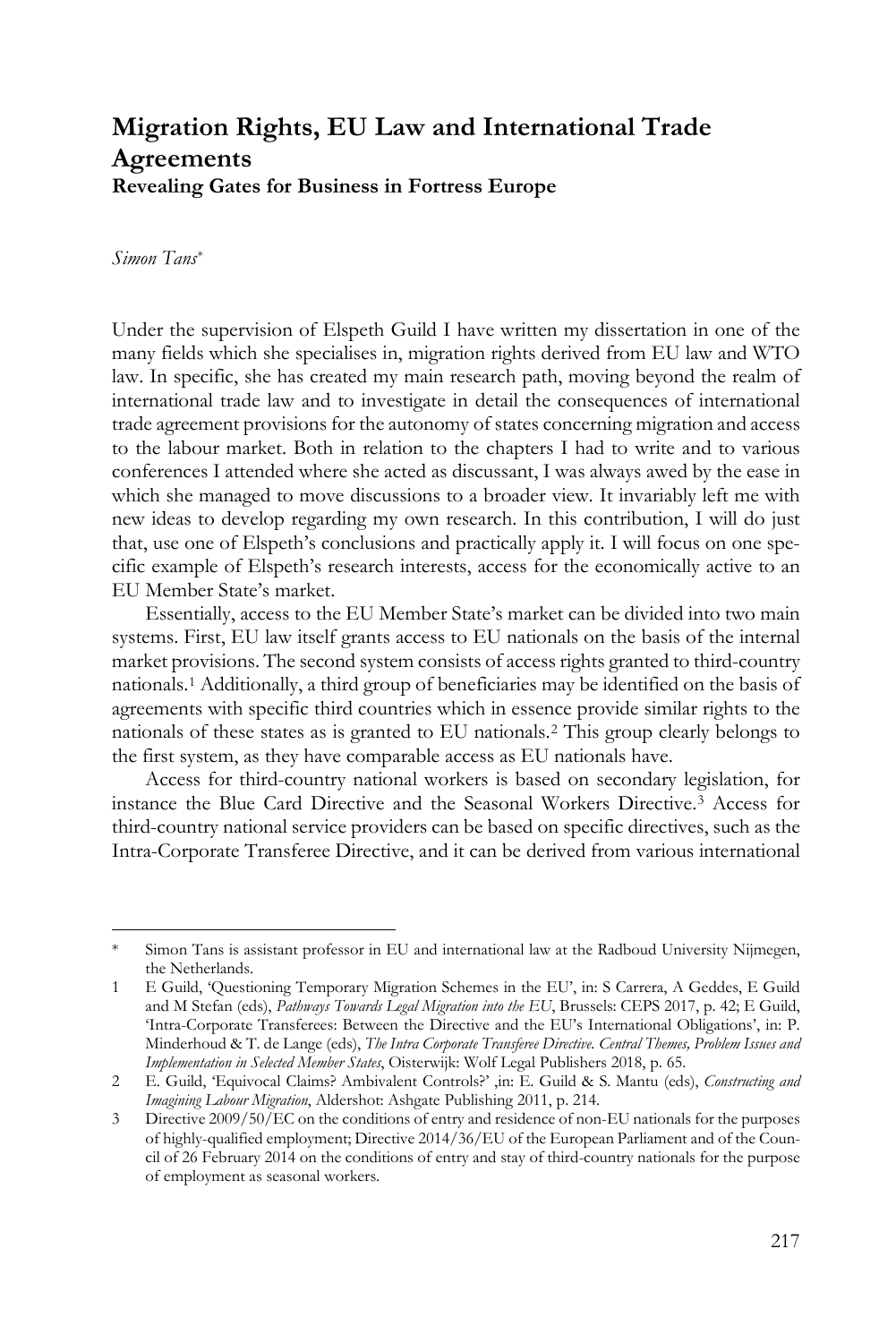agreements signed by the EU.[4](#page-1-0) The EU's secondary legislation initiatives are based on the model provided by the General Agreement on Trade in Services (GATS), which in itself also provides access rights for third-country national service providers. The GATS provided the EU with a model system to regulate trade in services, for instance with former Soviet States.<sup>[5](#page-1-1)</sup> More recently, various Free Trade Agreements (FTA) signed by the EU continue to provide access to the EU market for service providers from specific third countries such as Canada and Japan.[6](#page-1-2) Interestingly, while much attention is granted to this new generation of FTA, earlier EU agreements already contain rules on movement rights for service providers.

For instance, rights for Intra-Corporate Transferees (ICT) are provided in agreements with Algeria, Armenia, Azerbaijan, Georgia, Kazakhstan, Kyrgyz Republic, Moldova, Russia, Ukraine, Uzbekistan and Jordan.[7](#page-1-3) Elspeth emphasizes that these international agreements, 'though largely ignored by states and to a great extent unknown to lawyers' do have legal consequences. One of the reasons why such agreements are not taken as seriously as for instance the implementation of a specific EU directive, is the fact that these agreements often do not have direct effect, as is clear from case law and as is now added in the agreements themselves as well.[8](#page-1-4) Yet, Elspeth explains that in relation to rights for ICT, it is the ICT Directive, which is intended to provide a basic level of access and protection to third-country national ICT, that essentially provides a specific legal argument for those wishing to utilize the just mentioned international agreements. As is the case with other types of secondary legislation addressing (temporary) movement rights for third country nationals in relation to labour or service provision, the ICT Directive specifically provides that it applies 'without prejudice to more favourable provisions of' bilateral and multilateral agreements'.[9](#page-1-5) As such, it is the secondary legislation that actually ensures the necessity for a Member State to correctly apply the international agreement. If the ICT Directive contains a more onerous provision than an international agreement, this onerous provision should be set aside. This should simply be a matter of *pacta sunt servanda*, yet ignoring the international agreement is no longer a matter for international law only. Due to the ICT Directive EU legislation turns this into a legal obligation based on EU law. The same applies to other directives containing a similar clause.

When we practically apply Elspeth's reasoning to for example the EU – Algeria Agreement, the result is interesting. The ICT Directive provides various conditions in relation to ICT. For instance, the ICT Directive states that evidence must be provided in relation to the prior-employment of the ICT (at least three, up to twelve uninterrup-

<span id="page-1-0"></span> <sup>4</sup> The international trade agreements under discussion here expressly avoid any form of labour mobility; Directive 2014/66/EU on the conditions of entry and residence of third-country nationals in the framework of an intra-corporate transfer.

<span id="page-1-1"></span><sup>5</sup> Guild 2018, p. 57.

<span id="page-1-2"></span><sup>6</sup> The Comprehensive Economic and Trade Agreement between the EU and Canada (CETA) and the EU-Japan Economic Partnership Agreement.

<span id="page-1-3"></span><sup>7</sup> Guild 2018, p. 59.

<span id="page-1-4"></span><sup>8</sup> S. Tans, *Service Provision and Migration*, Leiden: Brill 2017, p. 260-263; see for instance CETA, Article 30.6.

<span id="page-1-5"></span><sup>9</sup> Article 4(1) under b ICT Directive; Guild 2018, p. 66.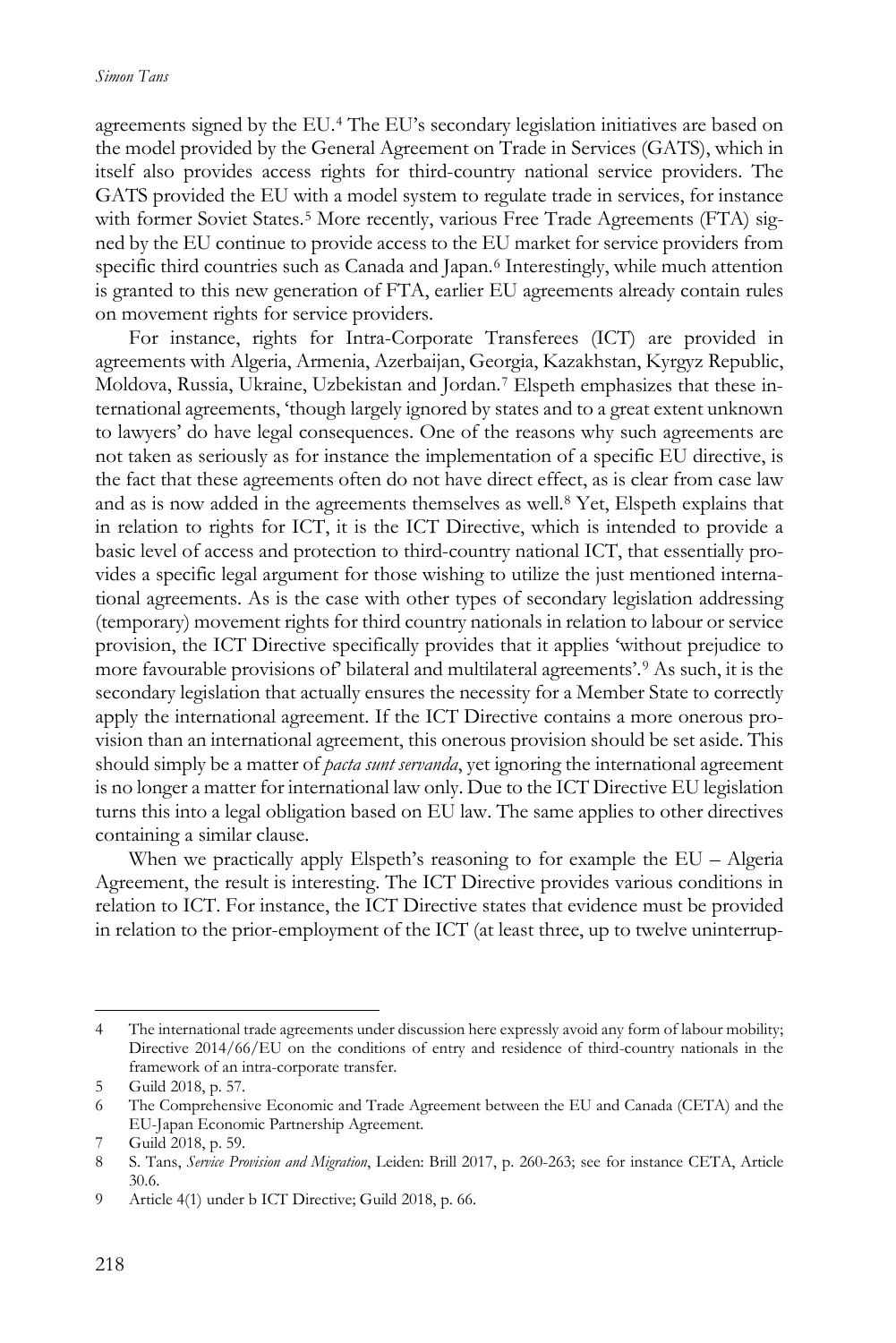ted months immediately preceding the date of the ICT) in the home state by the company relying on the ICT provisions.[10](#page-2-0) This simply was not specifically included in the EU – Algeria Agreement, yet, that agreement does provide the condition that ICT is conditional on 12 months prior employment.[11](#page-2-1) Demanding proof (ICT Directive) and simply imposing a condition of 12 months prior employment (EU - Algeria) should in my opinion not be seen as more onerous, specifically as the EU – Algeria Agreement also indicates that the ICT should be 'in accordance with the legislation in force in the host country of establishment'. This last condition nevertheless is included to ensure that measures of the host state applying in a specific service sector, can be imposed on the ICT from Algeria. I am not convinced that such language also applies to the example of demanding proof as required by the ICT Directive.

I find the ICT Directives requirement of evidence 'that the third-country national will be able to transfer back to an entity belonging to that undertaking or group of undertakings and established in a third country at the end of the intra-corporate transfer' a bit more tricky. It is evident that the EU-Algeria Agreement addresses temporary movement only, as such, the Algerian ICT will no longer have any legal ground based on the international agreement to stay within the host Member State. Yet demanding proof in advance is something quite different.[12](#page-2-2) Similarly, the ICT Directive requires 'evidence that the third-country national has the professional qualifications *and experience* needed in the host entity to which he or she is to be transferred  $(\ldots)$ <sup>[13](#page-2-3)</sup>. This again may be read in the EU-Algeria Agreement provision dealing with ICT, yet required experienced is not listed there. True, being a manager or a specialist probably means that the required experience will be there in the first place, yet the EU-Algeria Agreement simply speaks, in relation to specialists, of 'uncommon knowledge essential to the establishment's service, research equipment, techniques or management. The assessment of such knowledge may reflect, apart from knowledge specific to the establishment, a high level of qualification referring to a type of work or trade requiring specific technical knowledge, including membership of an accredited profession'.[14](#page-2-4) I am not convinced that an Algerian ICT can be required to provide evidence of experience necessary for the specific activity required in the branch office in the host state. Essentially, uncommon knowledge should in my opinion be sufficient.

What is evident is that since the signing of the first agreements including service mobility related rights (the GATS itself and the aforementioned EU Agreements with former Soviet Union states), the legal language used in secondary EU legislation and modern FTAs is far more detailed, in particular in relation to conditions and evidence.[15](#page-2-5) Providing a practical example of the argument made by Elspeth demonstrates that such

<span id="page-2-0"></span> <sup>10</sup> ICT Directive Article 5(1)b.

<span id="page-2-1"></span><sup>11</sup> EU-Algeria Agreement, Article 33(2).

<span id="page-2-2"></span><sup>12</sup> ICT Directive Article 5(1)(c) IV.

<span id="page-2-3"></span><sup>13</sup> ICT Directive Article 5(1)(d) IV, emphasis added.

<span id="page-2-4"></span><sup>14</sup> EU-Algeria Agreement, Article 33(2)b.

<span id="page-2-5"></span><sup>15</sup> On variations in language used in GATS commitment and more modern FTAs, the EU-CARIFO-RUM Agreement and CETA in specific, see: S. Tans, 'Trade Commitments in GATS, EU-CARIFO-RUM and CETA, and the Inclusion of Blanket References to Entry, Stay, Work and Social Security Measures', in: S. Carrera, A. Geddes, E. Guild & M. Stefan (eds), *Pathways Towards Legal Migration into the EU*, Brussels: CEPS 2017, par 16.7; Note that the Ukraine should be exempted from the list above as the EU-Ukraine Agreement as the original agreement was replaced with a modernized version in 2016.